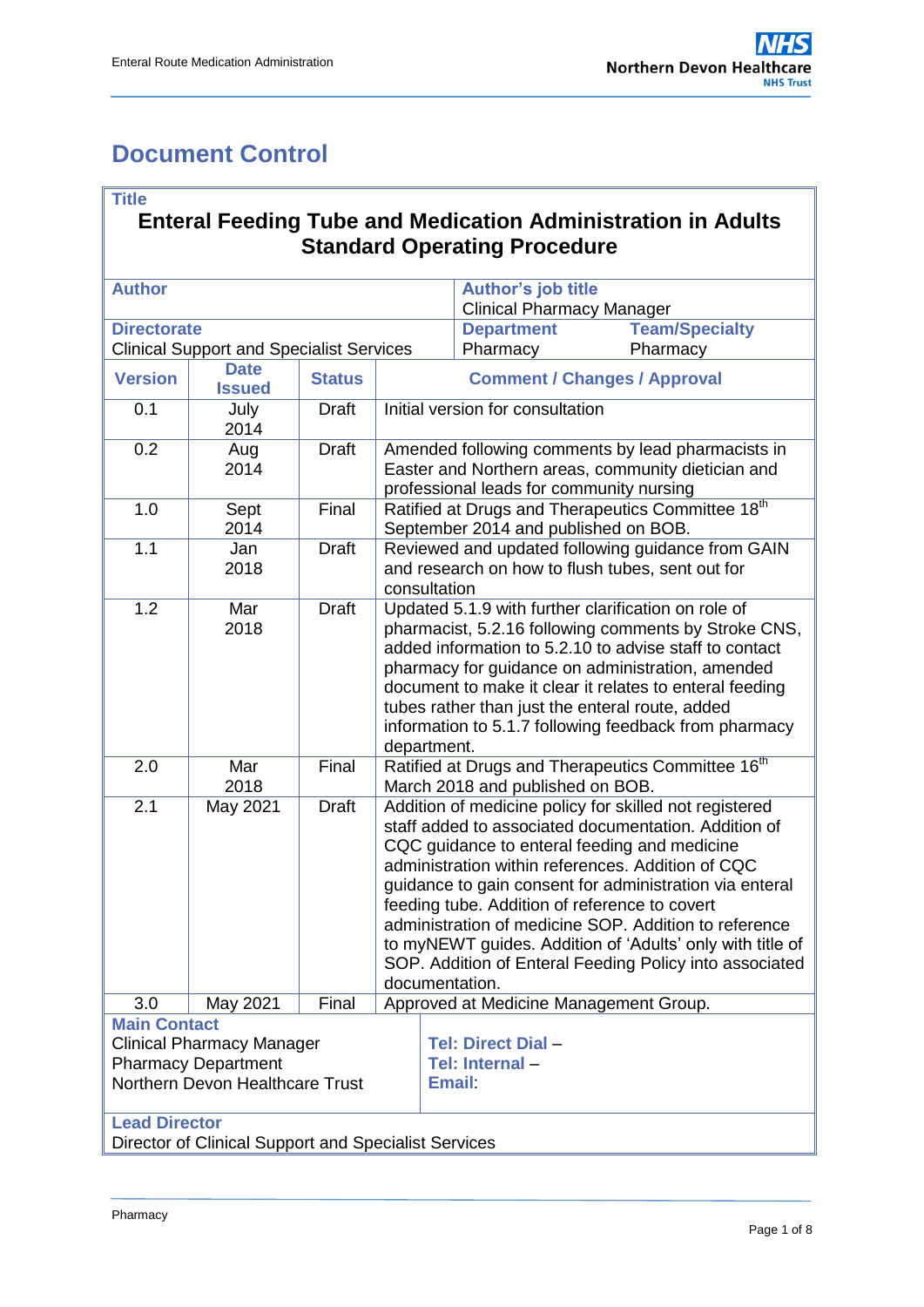| <b>Document Class</b><br><b>Standard Operating Procedure</b>                      |                    | <b>Target Audience</b><br>All staff             |                                                |  |  |  |  |  |
|-----------------------------------------------------------------------------------|--------------------|-------------------------------------------------|------------------------------------------------|--|--|--|--|--|
|                                                                                   |                    |                                                 |                                                |  |  |  |  |  |
| <b>Distribution List</b>                                                          |                    |                                                 | <b>Distribution Method</b>                     |  |  |  |  |  |
| Senior Management                                                                 |                    | Trust's internal website                        |                                                |  |  |  |  |  |
| <b>Superseded Documents</b><br>None                                               |                    |                                                 |                                                |  |  |  |  |  |
| <b>Issue Date</b>                                                                 | <b>Review Date</b> |                                                 | <b>Review Cycle</b>                            |  |  |  |  |  |
| May 2021                                                                          | April 2024         |                                                 | Three years                                    |  |  |  |  |  |
| <b>Consulted with the following</b>                                               |                    |                                                 | <b>Contact responsible for implementation</b>  |  |  |  |  |  |
| stakeholders:                                                                     |                    | and monitoring compliance:                      |                                                |  |  |  |  |  |
| <b>Chief Pharmacist</b>                                                           |                    | <b>Clinical Pharmacy Manager</b>                |                                                |  |  |  |  |  |
| <b>Clinical Lead pharmacists</b><br>$\bullet$                                     |                    |                                                 |                                                |  |  |  |  |  |
| Governance pharmacist<br>$\bullet$                                                |                    |                                                 |                                                |  |  |  |  |  |
| Associate lead nurses<br>$\bullet$                                                |                    |                                                 |                                                |  |  |  |  |  |
| Professional lead (community nursing)<br>$\bullet$                                |                    | <b>Education/ training will be provided by:</b> |                                                |  |  |  |  |  |
| Clinical training manager<br>$\bullet$                                            |                    | <b>Clinical Pharmacists</b>                     |                                                |  |  |  |  |  |
| Dietician lead<br>$\bullet$                                                       |                    |                                                 |                                                |  |  |  |  |  |
| Non-medical prescribing lead<br>$\bullet$                                         |                    |                                                 |                                                |  |  |  |  |  |
| <b>Approval and Review Process</b>                                                |                    |                                                 |                                                |  |  |  |  |  |
| <b>Medicine Management Group</b>                                                  |                    |                                                 |                                                |  |  |  |  |  |
| <b>Local Archive Reference</b>                                                    |                    |                                                 |                                                |  |  |  |  |  |
| X:\PHARMACY                                                                       |                    |                                                 |                                                |  |  |  |  |  |
| <b>Local Path</b>                                                                 |                    |                                                 |                                                |  |  |  |  |  |
| Policies & Procedures\SOP - Enteral feeding tubes Route Medication Administration |                    |                                                 |                                                |  |  |  |  |  |
| <b>Filename</b>                                                                   |                    |                                                 |                                                |  |  |  |  |  |
| Enteral Feeding Tube Medication Administration SOP May 2021 FINAL                 |                    |                                                 |                                                |  |  |  |  |  |
| <b>Policy categories for Trust's internal</b>                                     |                    |                                                 | <b>Tags for Trust's internal website (Bob)</b> |  |  |  |  |  |
| website (Bob)                                                                     |                    |                                                 |                                                |  |  |  |  |  |
| Pharmacy                                                                          |                    |                                                 |                                                |  |  |  |  |  |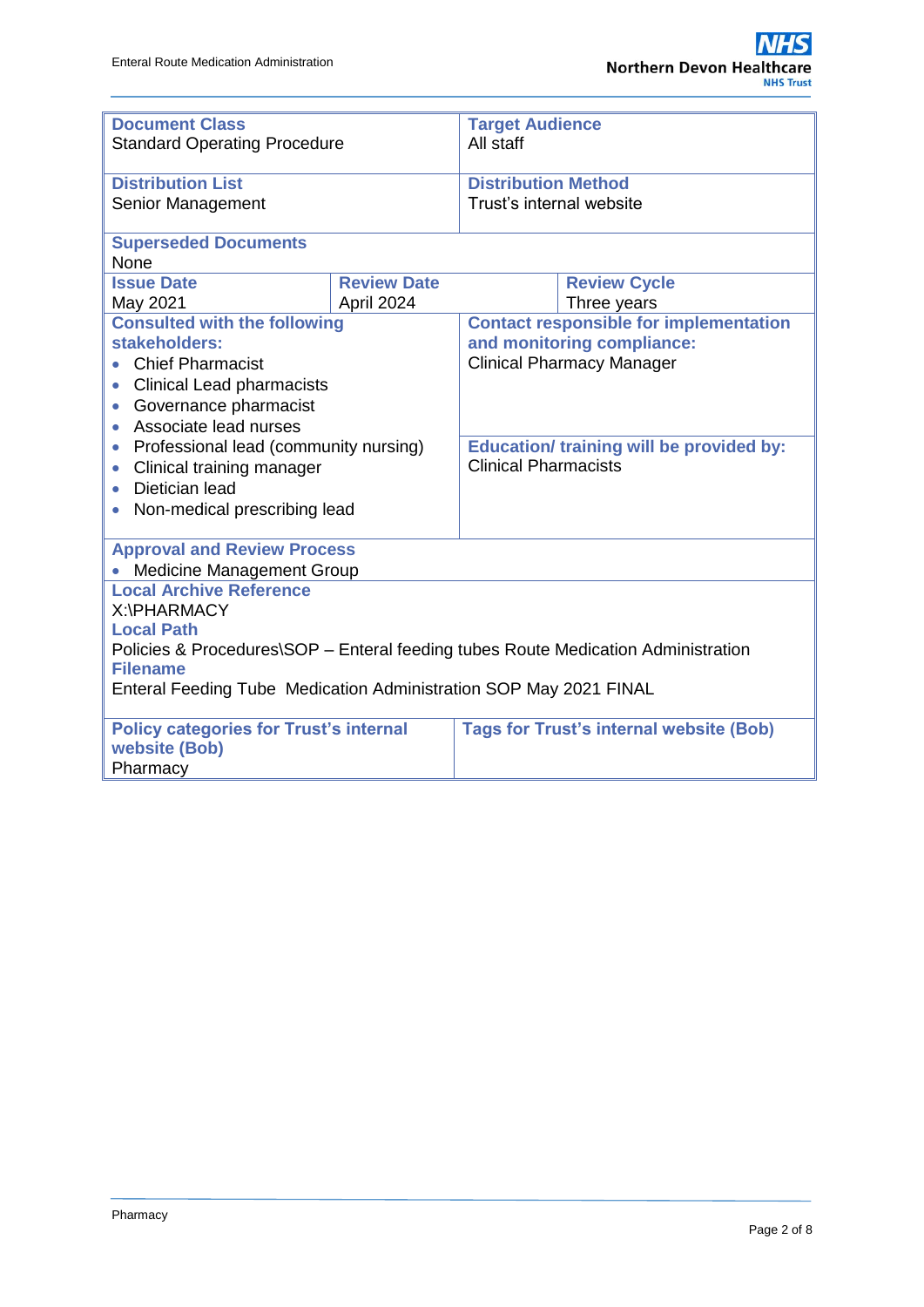# **CONTENTS**

| 1. |  |  |  |  |
|----|--|--|--|--|
| 2. |  |  |  |  |
| 3. |  |  |  |  |
| 4. |  |  |  |  |
| 5. |  |  |  |  |
|    |  |  |  |  |
|    |  |  |  |  |
|    |  |  |  |  |
|    |  |  |  |  |
| 6. |  |  |  |  |
| 7. |  |  |  |  |

# <span id="page-2-0"></span>**1. Background**

**1.1.** The safe administration of medications via enteral feeding tubes has been highlighted as a concern (NPSA, 2007). Patients with enteral feeding tubes are at increased risk of medication error compared with those who are taking medications orally (Kelly et al, 2011). Staff require a good understanding of the safe prescribing and administration of medicines via the enteral feeding tube route to ensure patient safety and high quality care is not compromised.

### <span id="page-2-1"></span>**2. Purpose**

**2.1.** Identify the procedure for the prescribing and administration of medication via the enteral feeding tubes route for patients within an acute hospital, community hospital or other community setting.

### <span id="page-2-2"></span>**3. Scope**

- **3.1.** This Standard Operating Procedure (SOP) relates to the following staff groups who may be involved in the prescribing and administration of medication via the enteral feeding tubes route:
	- Registered healthcare professionals
	- Non-registered healthcare professionals who have been delegated the task of administration
	- Medical and non-medical prescribers
- **3.2.** Staff undertaking this procedure must be able to demonstrate continued competence as per the NDHT [Policy on Assessment and Maintenance of Clinical and Medical](http://www.northdevonhealth.nhs.uk/2017/06/assessment-and-maintenance-of-clinical-competence-in-nurses-midwives-and-support-workers-policy/)  [Device Competence.](http://www.northdevonhealth.nhs.uk/2017/06/assessment-and-maintenance-of-clinical-competence-in-nurses-midwives-and-support-workers-policy/) Staff must also ensure that they follow the appropriate regulatory codes and standards for their profession, where appropriate (e.g. [NMC](https://www.nmc.org.uk/standards/code/)  [Code,](https://www.nmc.org.uk/standards/code/) 2015, [HCPC Standards of Conduct, performance and](https://www.hcpc-uk.org/aboutregistration/standards/standardsofconductperformanceandethics/) Ethics, 2016).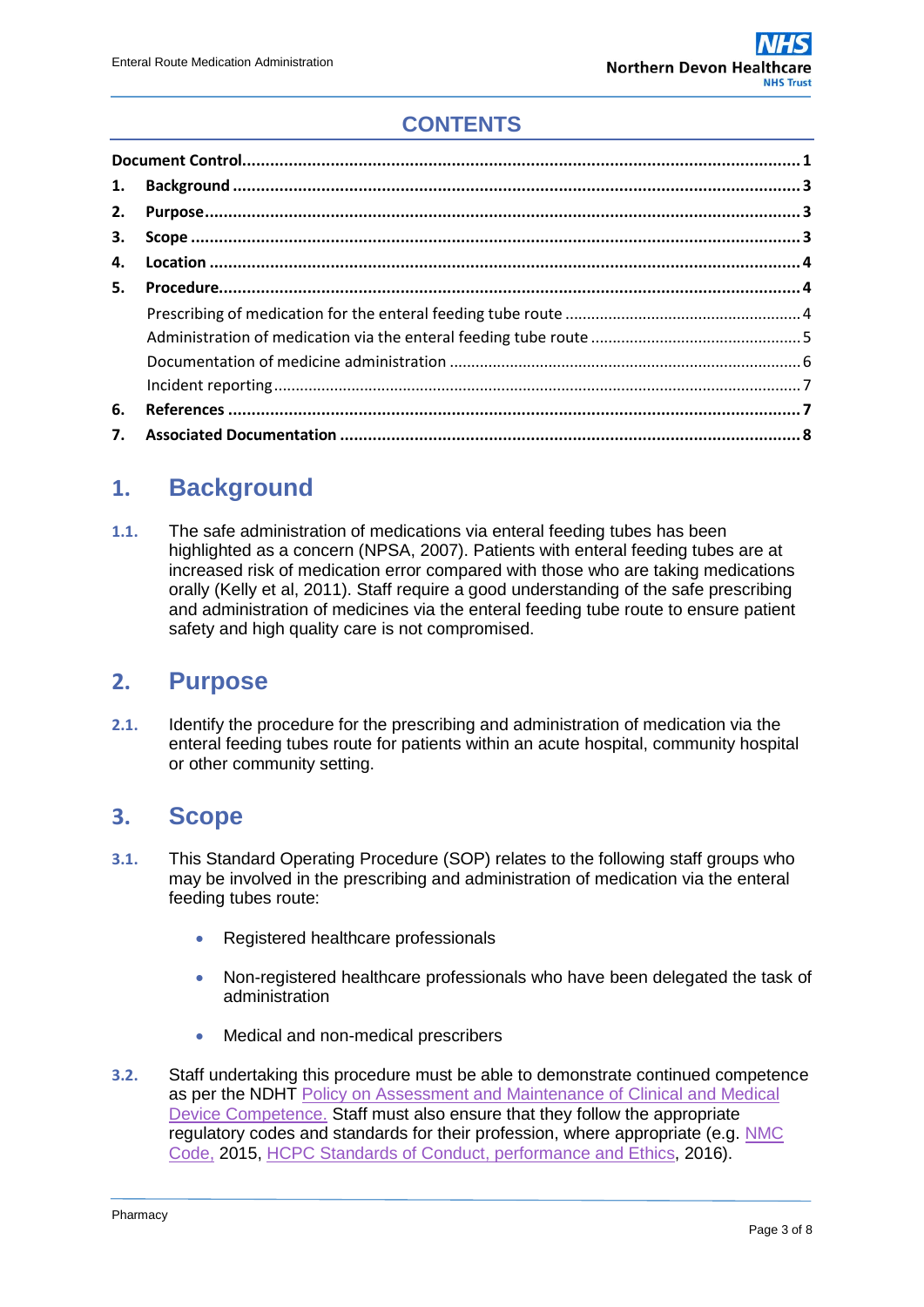### <span id="page-3-0"></span>**4. Location**

**4.1.** This Standard Operating Procedure is provided by Northern Devon Healthcare Trust and can be implemented in all clinical areas where competent staff are available to undertake this role.

### <span id="page-3-2"></span><span id="page-3-1"></span>**5. Procedure**

#### **Prescribing of medication for the enteral feeding tube route**

- 5.1.1. All individuals who require the administration of medication via the enteral feeding tubes route will have been assessed by the multi-disciplinary team and in conjunction with the patient/carer. You should get consent to give medicines via an enteral feeding tube. Giving medicines this way is only [covert administration](https://www.cqc.org.uk/guidance-providers/adult-social-care/covert-administration-medicines) if the person does not know they are being given the medicines
- 5.1.2. The prescribed medication will be required to meet the clinical need of the individual, and is not available in another formulation which is acceptable to the patient; there is therefore a need for it to be administered via the enteral feeding tubes route.
- 5.1.3. The prescribing of medication for the enteral feeding tubes route will be in accordance with the NDHCT [Medicines Policy,](http://www.northdevonhealth.nhs.uk/2012/04/medicines-policy/) and in line with the North and [East Devon Joint Formulary.](http://northeast.devonformularyguidance.nhs.uk/)
- 5.1.4. The prescriber will complete the ratified Community or Hospital Prescription and Medication Administration record.
- 5.1.5. The prescription must stipulate the name of the medication, dose, strength and route of administration. There must be a review date.
- 5.1.6. The formulation of the medication must be considered and a liquid formulation is preferable.
- 5.1.7. If non-soluble tablets/capsules are the only available formulation the prescriber must indicate the method of preparation required for the administration of the drug. The alteration of medication formulations by crushing, opening or mixing, and then administering through an enteral feeding tube is not covered by the majority of drug product licenses, meaning that prescribing/administration will be "off license" (BAPEN, 2004). Guidance within the NDH[TUnlicensed Medicines Policy](http://www.northdevonhealth.nhs.uk/wp-content/uploads/2018/02/Unlicensed-Medicines-Policy-v1.0.pdf) must be followed.
- 5.1.8. The prescriber must fully consider the effect on absorption, bio-availability and interaction with feeds. They must check that the drug is absorbed from the site of delivery, especially in jejunal feeding, as the site of absorption may otherwise be bypassed.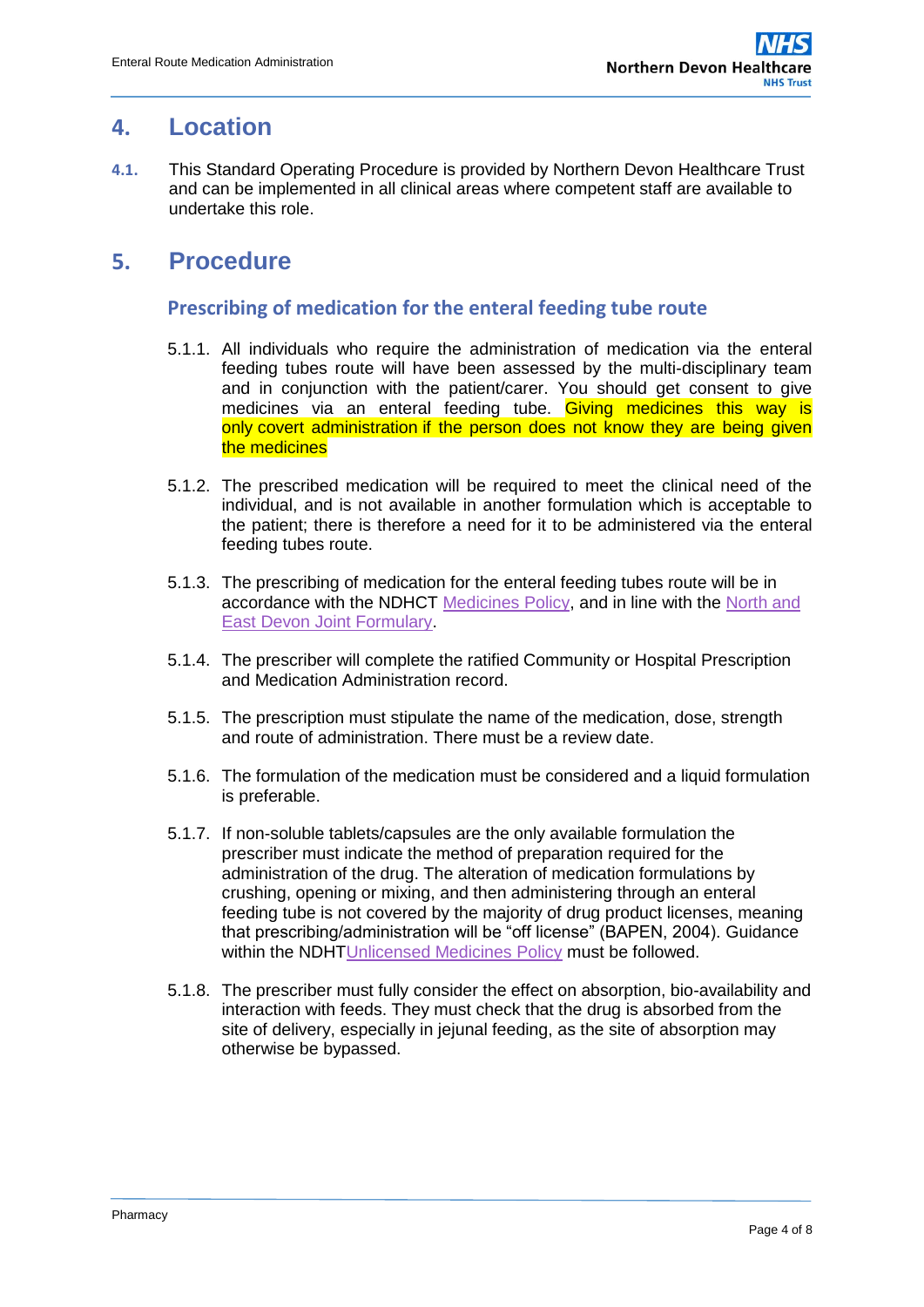5.1.9. A ward pharmacist, on-call pharmacy team or pharmacy medicines information must be contacted to discuss the compatibility/appropriateness of medications prescribed for administration via the enteral feeding tubes route. The pharmacy team have access to NEWT guidelines which will give individual advice for each medication. If required for patient information at the point of discharge, a myNEWT guide can be printed for home carers to support medicine administration by the enteral route post discharge.

#### <span id="page-4-0"></span>**Administration of medication via the enteral feeding tube route**

- 5.2.1. Staff administering medication must have knowledge of the medication being given appropriate to their role and responsibility.
- 5.2.2 Ensure the patient has a care plan which reflects the needs of the patient and the process for the delivery of the medication and the planned review process for enteral feeding tube administration.
- 5.2.3 If medicines given via a tube are also given covertly, you must document this in accordance with the trust Covert Administration of Medicines SOP. You must have a process for documenting these decisions taken, in line with the Mental Capacity Act 2005.
- 5.2.4 To ensure the safe administration of medication, staff must have access to the authorisation to administer, signed by the prescriber.
- 5.2.5 All equipment required to undertake the procedure must be available to the person administering the medication. The equipment must be recommended for the purpose of enteral feeding tube medication administration (NPSA, 2007).
- 5.2.6 If using equipment, staff must have been assessed as competent in using equipment according to the NDHT [Policy on Assessment and Maintenance of](http://www.northdevonhealth.nhs.uk/2017/06/assessment-and-maintenance-of-clinical-competence-in-nurses-midwives-and-support-workers-policy/)  [Clinical and Medical Device Competence.](http://www.northdevonhealth.nhs.uk/2017/06/assessment-and-maintenance-of-clinical-competence-in-nurses-midwives-and-support-workers-policy/)
- 5.2.7 Ensure the individual is ready to receive the medication.
- 5.2.8 Staff must check the identity of the individual to whom the medication is being administered. This may be achieved by verbal response/identification by photograph. If a photograph is the option for identification, consent must have been obtained in accordance with the NDHT [Consent Policy.](http://ndht.ndevon.swest.nhs.uk/consent-policy/)
- 5.2.9 Staff must check the name of the medication, formulation, dose and instructions to administer against the packaging and the Community/Hospital Prescription and Medication Administration record.
- 5.2.10 Staff must check the expiry date of the medication.
- 5.2.11 Staff must prepare the medication in accordance with the instructions. The ward based clinical pharmacist, medicine information pharmacist or on-call pharmacist should be contacted to provide specific advice for correct administration for each individual medication.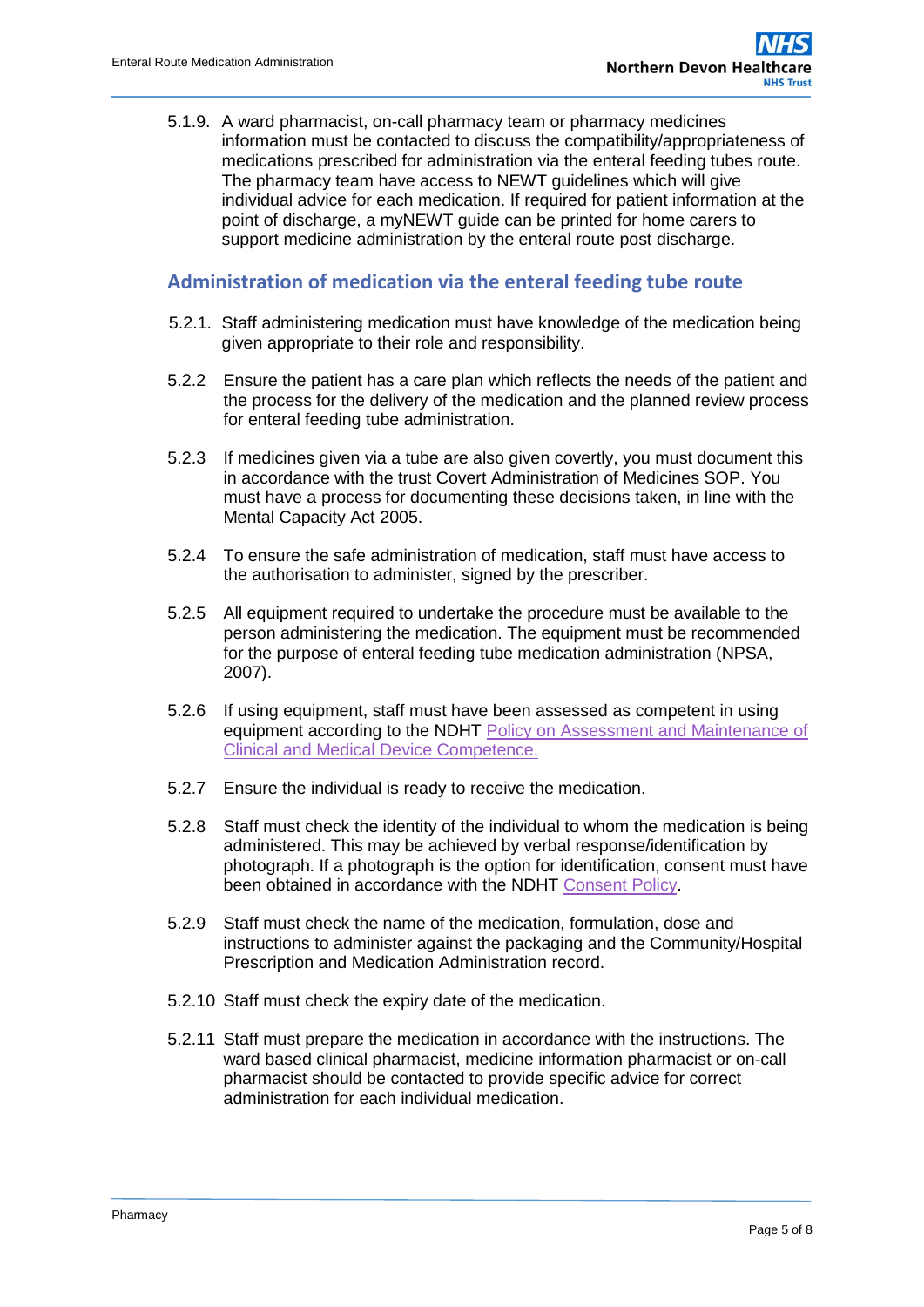- 5.2.11 Where non-soluble, tablet or capsule medicines are to be administered, staff should rinse the tablet crusher/containers after use, then draw up the water into the used syringe, and flush this down the tube. This ensures that the whole dose is given.
- 5.2.12 Staff must not prepare medication in advance of the administration episode.
- 5.2.13 Where a nasogastric tube is in place, the position of the tube must be confirmed by a gastric aspirate of PH less than 5.5 prior to the administration of any medication.
- 5.2.14 Individuals taking antacids, H2 antagonists or proton pump inhibitors are likely to have a stomach PH greater than 5.5 in which case it may be difficult to confirm tube placement with the necessary accuracy. The need to continue this medicine should be reviewed by the prescriber against the need to administer medicines via the gastric tube. Individual risk assessments on a case by case basis may be required (GAIN, 2015). For example, it may be necessary to test PH prior to administration of certain medicines.
- 5.2.15 The enteral tube must be flushed with 30-50mls freshly drawn potable water prior to and following administering any medication.
- 5.2.16 Where a patient is immunocompromised or fed via the jejunum, sterile or cooled boiled water must be used instead of potable water.
- 5.2.17 If more than one medication is to be administered, each one should be prepared and given separately using an enteral feeding tube syringe, and the tube should be flushed with 5-10mls water between each medication. If a reuseable syringe is available this can be rinsed and used again for subsequent medications.
- 5.2.18 A pulsatile flushing action (push/pause technique) should be practiced when flushing to promote a turbulence effect within the tube. This ensures adequate flushing of the device and will help to prevent any blockages of enteral feeding tube device and promote patency of the tube (Reising and Neal, 2005)
- 5.2.19 Medications should not be administered with the feed, as it can effect absorption of the medication and increase the risk of tube blockage. For some medications (e.g. phenytoin, penicillin or flucloxacillin), a resting period is required following administration of the feed to minimise the risk of the drug interaction (White and Bradnam, 2009).
- 5.2.20 Clean or dispose of any equipment used in the administration process, depending on whether the equipment is single use or single patient use.

#### <span id="page-5-0"></span>**Documentation of medicine administration**

- 5.3.1 On completion of the administration the person administering the medication must complete the medication administration record.
- 5.3.2 The amount of water administered should also be recorded.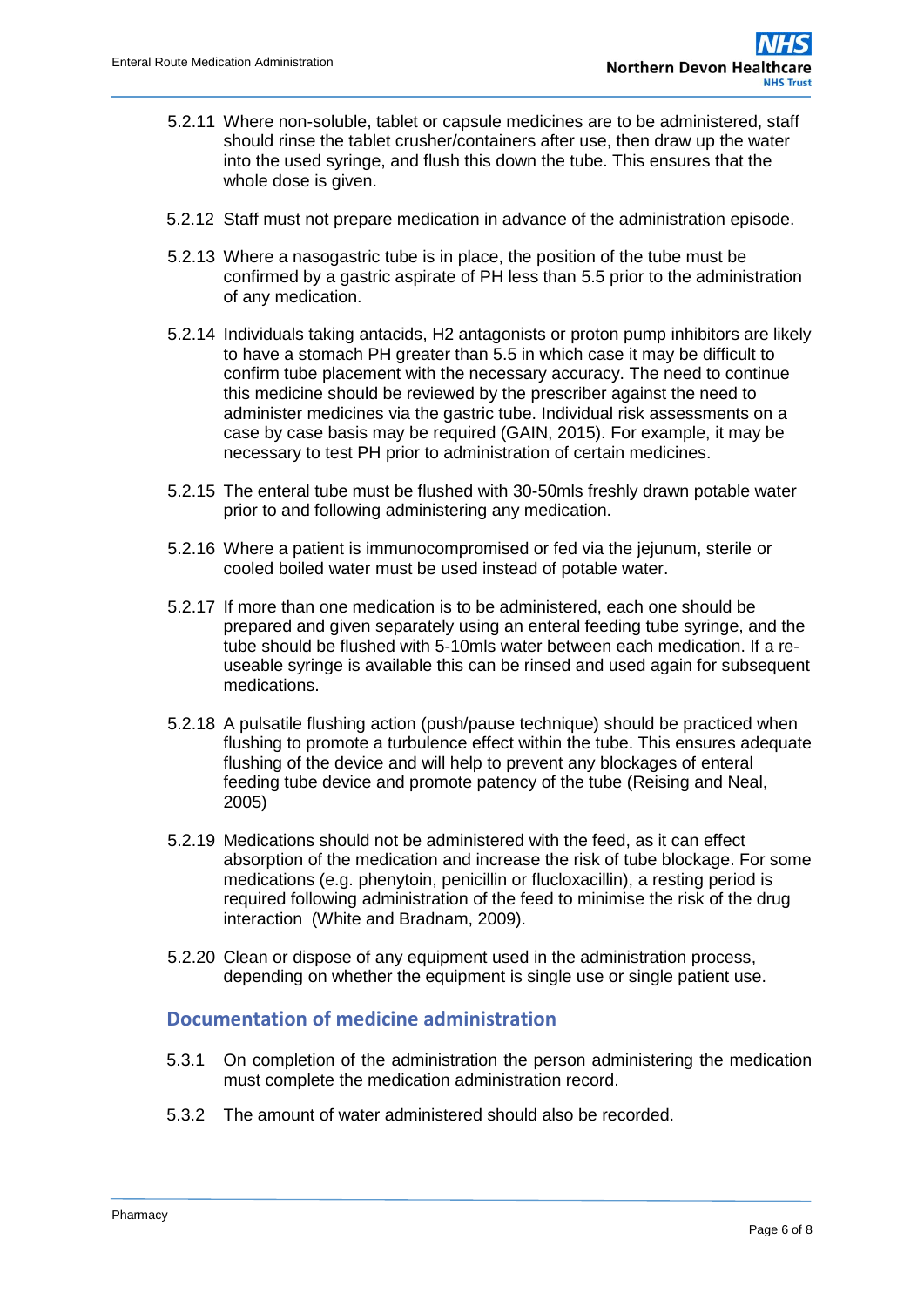- 5.3.3 In the event of the medication not being administered or being refused, this must be recorded on the medication administration record and within the patient's records.
- 5.3.4 The prescriber should be informed in the event of the medication not being administered to discuss an appropriate course of action.

#### <span id="page-6-0"></span>**Incident reporting**

- 5.4.1 In the event of an incident occurring whilst undertaking any part of the process, reporting will need to be undertaken as per the [Incident Reporting](http://ndht.ndevon.swest.nhs.uk/incident-reporting-and-management-policy/)  [and Management](http://ndht.ndevon.swest.nhs.uk/incident-reporting-and-management-policy/) policy.
- 5.3.5 In the event of a medication error (including any aspect of prescribing or administration), the guidance within the NDHT SOP for [Medication Incidents](http://ndht.ndevon.swest.nhs.uk/medication-errors-standard-operating-procedure-managing-and-supporting-staff-following-a-medication-error/) should be followed.
- 5.3.6 If any equipment used in the administration of medication is faulty or inappropriate, the equipment must be removed and retained in addition to the completion of an incident form.
- 5.3.7 In the event of any Adverse Drug Reaction, immediate action must be taken to minimise harm to the patient. The reaction must be reported to the Medicines Healthcare Products Regulatory Agency (MHRA) through the [Yellow Card Scheme.](https://yellowcard.mhra.gov.uk/)

### <span id="page-6-1"></span>**6. References**

- British Association for Parenteral and Enteral Nutrition and The British Pharmaceutical Nutrition Group (2004) *Administering Drugs Via Enteral Feeding Tubes: A Practical Guide.*
- Guidelines and Audit Implementation Network (2015) *Guidelines for Caring for an Infant, Child or Young Person who Requires Enteral Feeding.*
- Kelly, J., Wright, D., Wood, J. (2011) Medicine administration errors in patients with dysphagia in secondary care: a multi-centre observational study. *Journal of Advanced Nursing.* 67 (12) 2615-2627
- MHRA [Yellow Card Scheme.](https://yellowcard.mhra.gov.uk/)
- National Patient Safety Agency (2007) *Promoting safer measurement and administration of liquid medicines via oral and other enteral routes.* NPSA: London.
- Reising D., Neal R., (2005) Enteral tube flushing. *American Journal of Nursing*. 105(3): 58-63.
- White, R. and Bradnam, V. (2009) *Handbook of Drug Administration vie Enteral Feeding Tubes* (2nd ed.) Cambridge: BPNG Pharmaceutical press.
- Care Quality Commission. Enteral feeding and medicines administration. https://www.cqc.org.uk/guidance-providers/adult-social-care/enteral-feedingmedicines-administration